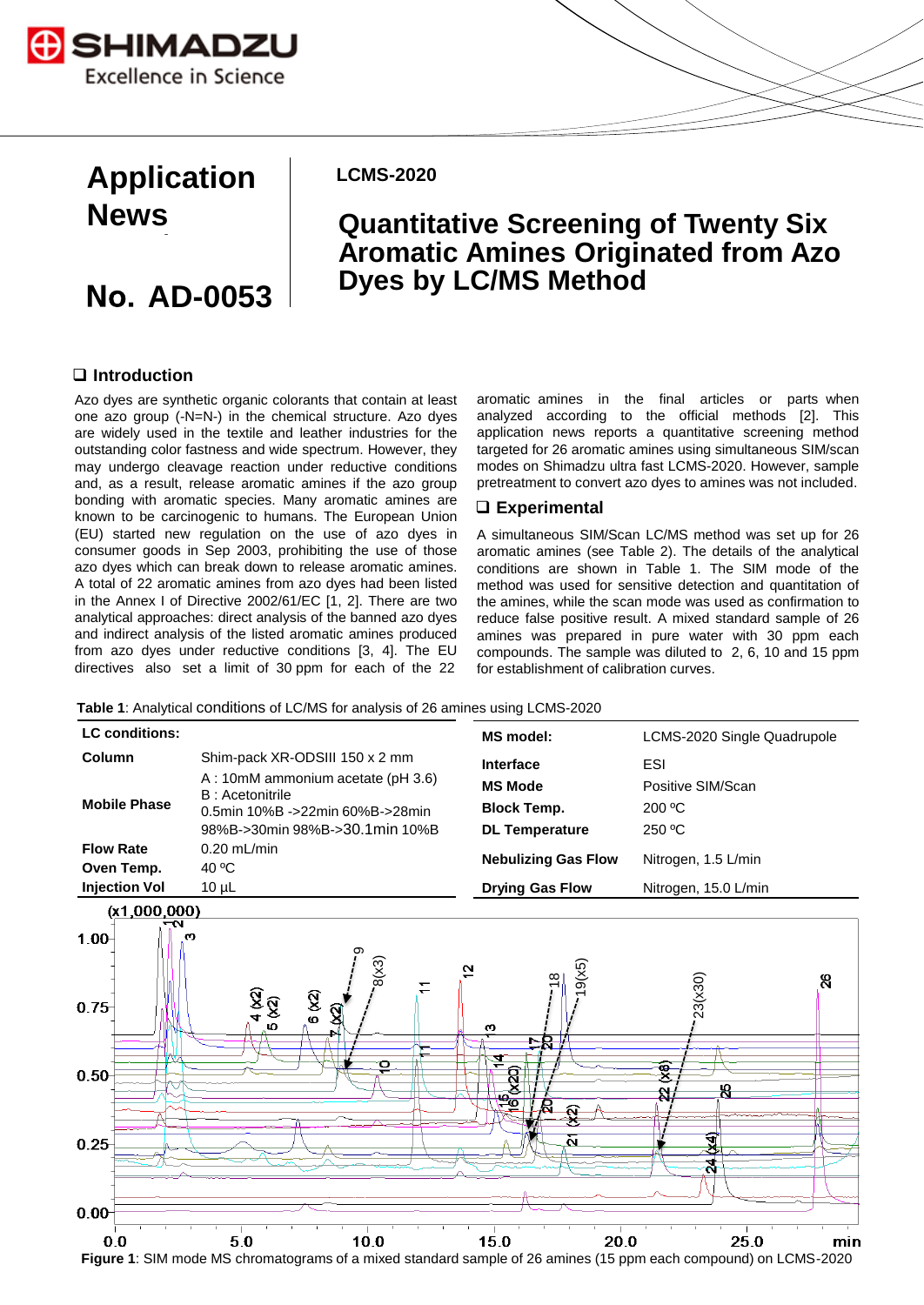#### **Results and Discussion**

As shown in Table 2, the 26 aromatic amines studied include 22 amines listed in the Directive 2002/61/EC and 1,4- Phenylene Diamine, Aniline, 2,6-Xylidine and 2,4-Xylidine. The SIM chromatograms are shown in Figure 1. The retention times ranged from 1.8 min for 1,4-Phenylene Diamine to 27.8 min for O-Aminoazotoluene. The ion form of the compounds detected was protonated ion [M+H]<sup>+</sup> in positive mode. The sensitivity of the method for every compounds was not determined purposely. However, the method could detect easily 2 ppm level for every compounds in the mixed standard sample. If a dilute factor of 20% is applied in sample pretreatment (reduction of azo dyes and extraction), the corresponding concentration to the upper limit of 30 ppm in the analyte solution is 6 ppm. Therefore, the method can be used for screening and quantitative analysis of aromatic amines in line with the EU regulation requirement.

The basic criteria for screening analysis are the detection of the targeted mass of a compound at the expected retention time (+/-0.2 min) (Table 2) under the specified analytical conditions (Table 1). Real samples could be more complex in composition depending on the extraction method, which may cause false positive result. Mass spectrum of scan mode may

help to differentiate the targeted ion and interference ion so as to avoid or reduce false positive results. Therefore, the method of data acquisition includes scan mode too. The mass spectra of the 26 aromatic amines obtained by scan mode are shown in Figure 2.

Noted that, the spectrum of 3,3'-Dimethylbenzidine (m/z 213.1) showed a strong co-occurred ion of m/z212.1 with an exactly same peak profile. The same phenomenon was also observed for 3,3'-Dimethoxylbenzidine (m/z245.1), a strong co-occurred ion of m/z244.1 accompanied. This additional "minus 1" ions for the two compounds were proven to be from the same compounds by other experiments on LCMS-IT-TOF using MS/MS and high resolution measurement. It is therefore believed that both compounds also form molecular ion M<sup>+</sup> under the ESI conditions. The ratio between protonated ion ([M+H]<sup>+</sup>) and molecular ion (M<sup>+</sup>) varied with mobile phase composition (details not shown in this report).

The calibration curve information of the 26 aromatic amines for a range of 2~15 ppm are shown in Table 2. Linear calibration curves between peak area (Y) and concentration (C) were obtained for every compounds,  $Y = aC + 0$ . The concentration of a sample is then written as  $C = Y/a = R_f Y$ .

| Table 2: Targeted ions and retention time of 26 aromatic amines by LC/MS-2020 for screening analysis |  |  |  |  |
|------------------------------------------------------------------------------------------------------|--|--|--|--|
|------------------------------------------------------------------------------------------------------|--|--|--|--|

| <b>No</b>      | <b>Compound Name</b>                         | <b>Ret. Time</b><br>(min) | $[M+H]^+$<br>(m/z) | CAS No (*)         | <b>Calibration</b> |        | Y(6ppm)    | $R_f$ (x10 $^6$ ) |
|----------------|----------------------------------------------|---------------------------|--------------------|--------------------|--------------------|--------|------------|-------------------|
|                |                                              |                           |                    |                    | Range<br>(ppm)     | $R^2$  | $(Y=aC+0)$ | (1/a)             |
| $\mathbf{1}$   | 1,4-Phenylene diamine                        | 1.79                      | 109.1              | 106-50-3           | $2 - 15$           | 0.9977 | 2,797,144  | 2.00              |
| 2              | 2.4-Diaminoanisole                           | 2.17                      | 139.1              | $615-05-4(8)$      | $2 - 15$           | 0.9966 | 2,702,662  | 2.01              |
| 3              | 2,4-Tolylendiamine                           | 2.66                      | 123.1              | 95-80-7 (19)       | $2 - 15$           | 0.9985 | 3,409,774  | 1.76              |
| 4              | Aniline                                      | 5.25                      | 94.1               | 62-53-3            | $2 - 15$           | 0.9999 | 395,549    | 14.6              |
| 5              | 4,4-Oxydianiline                             | 5.89                      | 201.2              | 101-80-4 (16)      | $2 - 15$           | 0.9901 | 669,749    | 10.7              |
| 6              | Benzidine                                    | 7.52                      | 185.2              | $92 - 87 - 5(2)$   | $2 - 15$           | 0.9394 | 1,404,176  | 5.95              |
| $\overline{7}$ | 4,4-Diaminodiphenylmethane                   | 8.41                      | 199.2              | 101-77-9 (9)       | $2 - 15$           | 0.9958 | 597,349    | 11.0              |
| 8              | 4-Chloro-o-toluidine                         | 8.95                      | 142.1              | $95-69-2(3)$       | $2 - 15$           | 0.9972 | 137,168    | 40.3              |
| 9              | o-Anisidine                                  | 8.96                      | 124.1              | $90-04-0(21)$      | $2 - 15$           | 0.9993 | 2,282,170  | 2.41              |
| 10             | o-Toluidine                                  | 10.37                     | 108.1              | 95-53-4 (18)       | $2 - 15$           | 0.9999 | 542,864    | 10.5              |
| 11             | 2,6-Xylidine                                 | 11.93                     | 122.1              | 87-62-7            | $2 - 15$           | 0.9988 | 2,751,643  | 2.16              |
| 12             | P-Cresidine                                  | 13.67                     | 138.1              | 120-71-8 (14)      | $2 - 15$           | 0.9992 | 3,327,459  | 1.71              |
| 13             | 3,3'-Dimethoxybenzidine                      | 14.54                     | 245.2              | 119-90-4 (11)      | $2 - 15$           | 0.9849 | 4,004,068  | 2.17              |
| 14             | 3,3'-Dimethylbenzidine                       | 14.88                     | 213.2              | 119-93-7 (12)      | $2 - 15$           | 0.9002 | 3,507,771  | 2.55              |
| 15             | 2,4,5-Trimethylaniline                       | 15.07                     | 136.2              | 137-17-7 (20)      | $2 - 15$           | 0.9992 | 602,786    | 9.05              |
| 16             | p-Chloroaniline                              | 15.45                     | 128.1              | $106 - 47 - 8(7)$  | $2 - 15$           | 0.9855 | 5,445      | 970.0             |
| 17             | 4,4'-Methylene-bis-(2-<br>chloroaniline)     | 16.28                     | 268.1              | $101 - 14 - 4(15)$ | $2 - 15$           | 0.9779 | 3,350,602  | 2.07              |
| 18             | 3,3-Dimethyl-4,4'-<br>diaminodiphenylmethane | 16.29                     | 227.3              | 838-88-0 (13)      | $2 - 15$           | 0.9868 | 823,065    | 9.21              |
| 19             | 4.4'-Thiodianiline                           | 16.39                     | 217.3              | 139-65-1 (17)      | $2 - 15$           | 0.974  | 83,581     | 84.5              |
| 20             | 2,4-Xylidine                                 | 16.80                     | 122.1              | $95 - 68 - 1$      | $2 - 15$           | 0.9948 | 1,359,861  | 4.77              |
| 21             | 2-Naphthylamine                              | 17.77                     | 144.1              | $91 - 59 - 8(4)$   | $2 - 15$           | 0.9981 | 300,657    | 17.3              |
| 22             | 4-Aminobiphenyl                              | 21.43                     | 170.2              | $92-67-1(1)$       | $2 - 15$           | 0.9847 | 307,563    | 22.2              |
| 23             | 2-Amino-4-nitrotoluene                       | 21.44                     | 153.1              | 99-55-8 (6)        | $2 - 15$           | 0.9431 | 15,107     | 389.0             |
| 24             | 3.3'-Dichlorobenzidine                       | 23.28                     | 253.1              | $91 - 94 - 1(10)$  | $2 - 15$           | 0.9645 | 834596     | 8.41              |
| 25             | 4-Aminoazobenzene                            | 23.87                     | 198.2              | 60-09-3 (22)       | $2 - 15$           | 0.9998 | 3262362    | 1.84              |
| 26             | O-Aminoazotoluene                            | 27.82                     | 226.2              | $97-56-3(5)$       | $2 - 15$           | 0.9984 | 5622529    | 1.14              |

(\*) Series number in EU Directive 2002/61/EC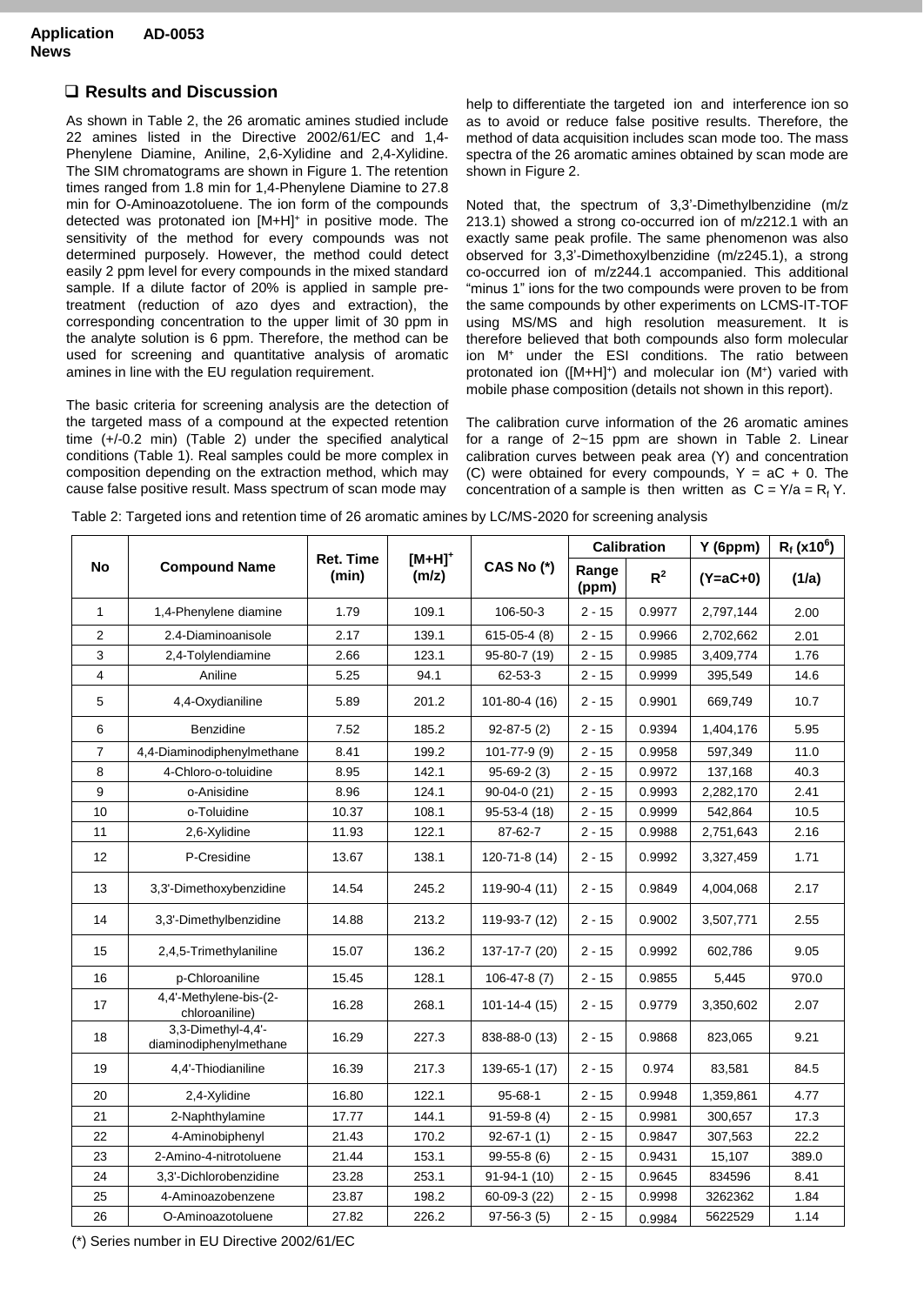**Application AD-0053 News**



**Figure 2**: Scan spectra of mixed standard sample of 26 aromatic amines (15 ppm each compound) obtained by simultaneous SIM/Scan data acquisition mode on LCMS-2020.